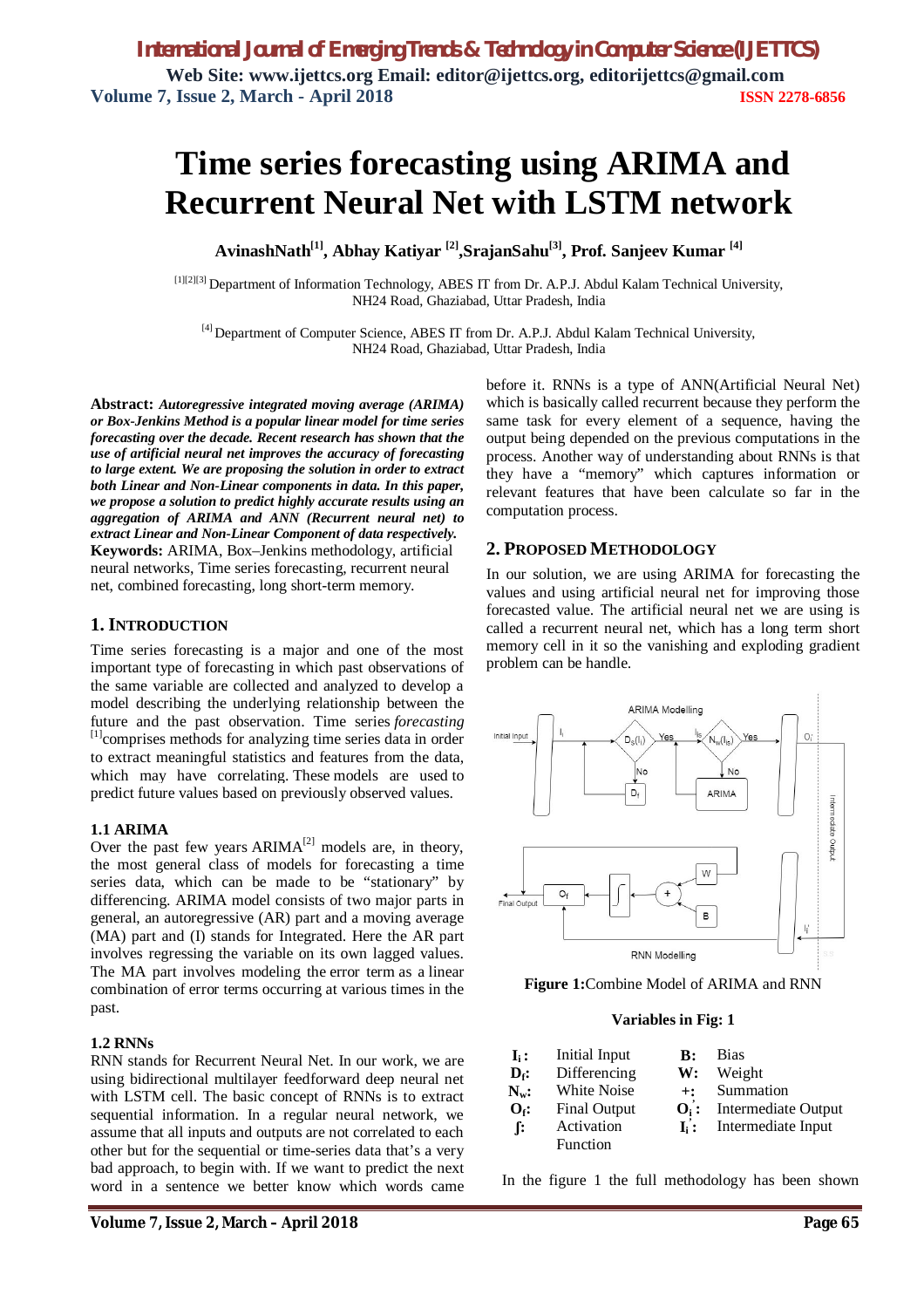where the initial input $I_i$  is insertedinto the ARIMA which is then converted into the intermediate output $O_i$  and then that intermediate output is feed into the pre-trained model of RNN which improve the forecasted value and generate the final output  $O_f$ .

#### **2.1 Model Description**

Here we are using the cryptocurrency data-set for the timeseries forecasting.

First, we areconverting the data set into time-series object. Then we need to pad it with the particular time interval (e.g. days, week, months etc.)based on our requirement.

This is one of the most critical steps in machine learning, whichfillsthe missing values, smooths noisy data, identifies or remove outliers, and resolve inconsistencies so that there should not be any unnecessary anomaly in the data.

Our entire model is divided into two different phases on the bases of component extraction. In first phase the linear component will be extracted using ARIMA modeling and in the second phase RNNs will be used in order to extract the Non-Linear component from the data. First phase focuses on forecasting the values and the second phase on improving those forecasted results by the neural net.



**Figure 2:** Two Phase Model Architecture

#### **2.1.1 ARIMA Modeling**

This is the first phase of our model where we are using ARIMA for modeling**a stationary time series. Stationary time-series is one whose properties do not depend on the time at which the series is observed. In order to achieve a stationary data, we need to do differencing.**

*Differencing -*help in stabilizing the mean and variance of a time series by removing changes in the level of a time series data, and it eliminates trends,seasonality and cyclical patterns. We are also using Dickey Fuller Test for checking whether the data is stationarity or not. There are various types of differencing methods. In our solution, we are using first order differencing.



**Volume 7, Issue 2, March – April 2018 Page 66**

**Figure 3:** ACF plot of non-stationary as well as stationary data

In the Figure 3 there are two ACF plot .The left plot is the initial data with trend and seasonality and the right plot is without any of the seasonal and trend components.

In our solution we are using first order differencing for making our data stationary. The mathematical formula for computing first order differencing is given below:

$$
y_t' = y_t - y_{t-1}
$$

Here the  $Y_{(t-1)}$  is the previous observation so the final list will have  $N - 1$  values where N is the number of the initial entry.

*Autoregressive Model –* AR (*p*) refers to the autoregressive model of order *p*. Mathematically the AR (*p*) model can be written as:

$$
X_t = c + \sum_{i=1}^p \varphi_i X_{t-i} + \varepsilon_t
$$

Where  $\varphi_1, \ldots, \varphi_p$  are model's parameters, *c* is the equation constant, and the $\varepsilon_t$  is the white noise.

*Moving-average model –*MA (q) refers to the moving average model of order q.Mathematically it can be written as:

$$
X_t = \mu + \varepsilon_t + \sum_{i=1}^q \theta_i \varepsilon_{t-i}
$$

Where  $\theta_1, \dots, \theta_q$  are the model's parameters,  $\mu$  is the expectation and the $\varepsilon_t$ ,  $\varepsilon_{t-1}$ , ... are the white noise.

After finding the optimal ARIMA( $p$ ,  $d$ ,  $q$ ) value we have forecasted the output and stored into a file so that it can further be inserted into the Neural net as an input in second phase.

#### **2.1.2 RNNs Modeling**

In our work, we are using bidirectional multilayer feedforward recurrent neural net with LSTM network*.*

To understand RNNs we are explaining simple feedforward neural net. The basic formula for the feedforward deep neural net can be shown as.

$$
activation f((weight w * input x) + bias b) = output y
$$

Where  $f$  is the activation function that have the mathematical summation of biases  *and the product of* weighted matrix  $w$  and input vector. Thisbasic type of feedforward neural net where the data flows through the function being evaluated from  $x$ , through the intermediate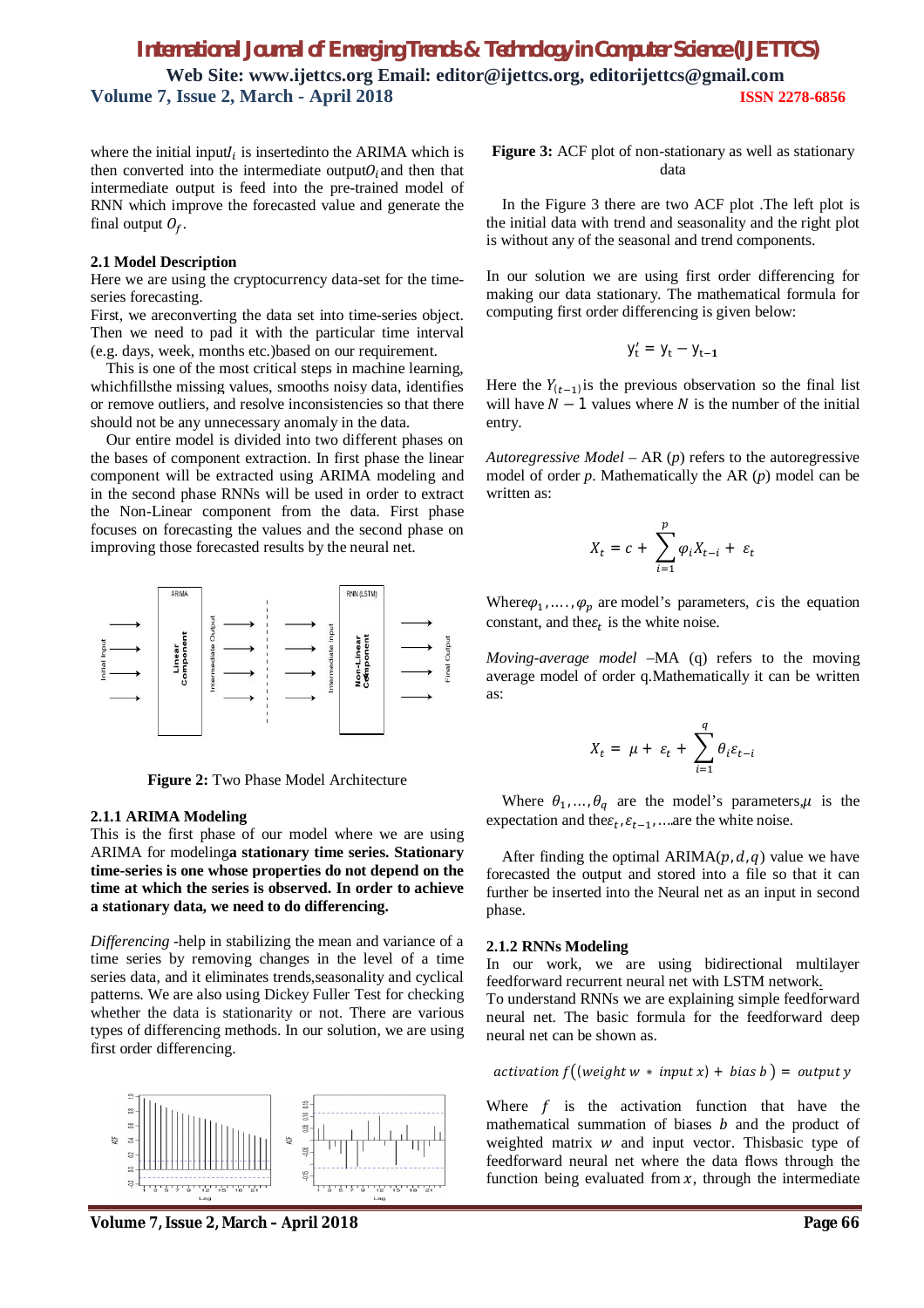computations used to define  $f$ , and finally to generate the output y. These types of network have no recurrent feedback, which can improve the weighted matrix.

When these simple types of simple feedforward neural networks are extended to include feedback connections as an input to the network in order to improve, the weights are called recurrent neural networks (RNN). RNNs use the same computation (determinedby the weights, biases, and activation functions) for every element in the input series for several number of times. In mathematical terms, these equations define how an RNN evolves over time by the feedback it gains over time from the output of these neurons.



**Figure4:**Recurrent Neural Net

In our work, we are using gradient descent as an optimization algorithm so that we can iteratively moving in the direction of steepest descent from the entire domain. We use gradient descent to update the parameters of our model. In this, neural net parameters are referred as weights in the network.

Mathematically gradient can be calculated as:

$$
f'(m, b) = \left[\frac{\frac{df}{dm}}{\frac{df}{db}}\right] = \left[\frac{1}{N}\sum_{i=1}^{N} -2x_i(y_i - (mx_i + b))\right]
$$

Where the cost function can be written as:

$$
f(m,b) = \frac{1}{N} \sum_{i=1}^{n} (y_i - (mx_i + b))^2
$$

During the gradientback-propagation phase, the gradient signal can end up being multiplied by several number of times by the weight of the recurrent hidden layer which is unnecessary, which means that the weights in the transition matrix can have a strong impact on the learning process. In these neural net(RNN),if the weights in this matrix are small (or, more formally, if the leading Eigen value of the weight matrix is smaller than 1.0), it can lead to a situation called vanishing gradients problem where the gradient signal gets so small that learning either becomes very slow or stops working.It willmake the task of learning long-term dependencies in the data more difficult, which is our main objective. On other hand if the weights in this

**Volume 7, Issue 2, March – April 2018 Page 67**

matrix are large (more formally, if the leading Eigen value of the weight matrix is larger than 1.0), in that case it can lead up to a situation where the gradient signal is so large that it can cause learning to diverge and cause problem. This is also called as exploding gradients. To overcome this issue we are using a Long Short Term Memory (LSTM) networks in RNN model. We have used LSTM in our solution to avoid the long-term dependency problem, which is the basic nature of LSTM and it helps in removing the vanishing and exploding gradient problem that exist in recurrent neural net. Remembering information for long periods of time is the very nature of LSTM network.

Mathematicallyit can be proved that, LSTM networks can remove the exploding and vanishing gradient problem. Let us assume that the hidden state in the neural net is  $ht$  at time stept. If we remove biases and inputs from the existing equation shown below.

We have,

$$
ht = \sigma(wh_{t-1} * x + b_t)
$$

$$
ht = \sigma(wh_{t-1})
$$

Then we can show that:

$$
\frac{\partial h_{t'}}{\partial h_t} = \prod_{k=1}^{t'-t} w\sigma'(wh_{t'-k})
$$

$$
\frac{\partial h_{t'}}{\partial h_t} = w^{t'-t} \prod_{k=1}^{t'-t} \sigma'(wh_{t'-k})
$$

In the above equation the  $w^{t'-t}$  is critical one. If in the above weight  $\hat{w}$  is not equal to 1, it will either decay to zero exponentially fast in  $t'$  – t order, or grow exponentially fast. This is our major problem.

In LSTMs, there is a cell where we have the cell states $_t$ . The derivative of the cell state is in the form of:



**Figure 5:** Long Short Term Memory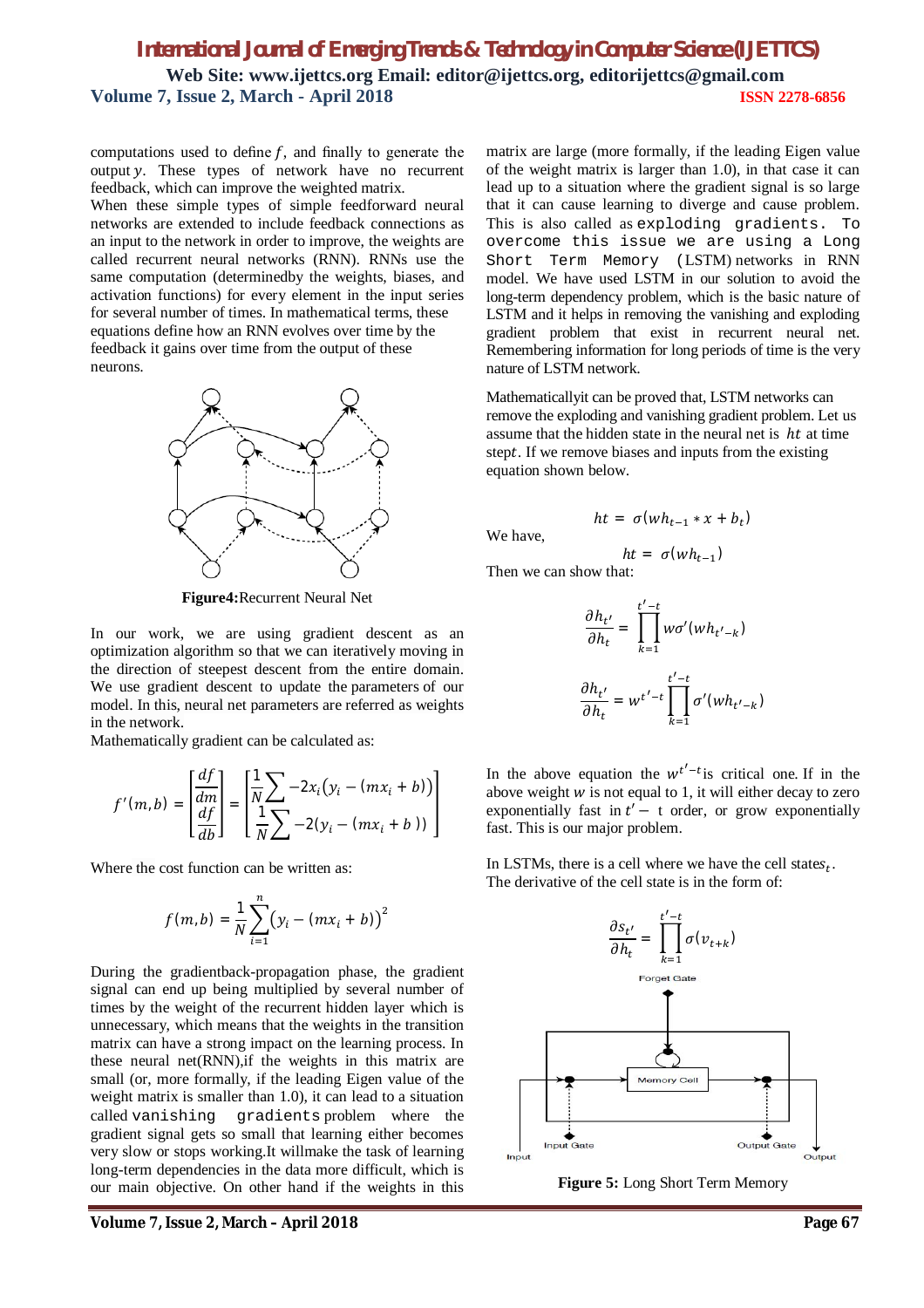Here in the above equation the  $v_t$  is the input to the forget gate as shown in above block diagram. There is no exponentially fast decaying factor involved hence in our solution LSTM solves the problem of vanishing gradient and exploding gradient problem.

## **2.1.3 ModelOptimization**

In this, we will try to change the value of  $p_i$  d and q in order to get the best forecasting result and then feed that output to the neural net for making better prediction.

We can also change the Activation function to the sigmoidal or tanh and biases with variable learning rate in order to get the best forecasting from the combined model of ARIMA and Recurrent neural net. Optimization can also be achieved by increasing the number of Hidden Layers and the number of epochs while training the Neural net.

# **RESULT AND CONCLUSION**

Neural network is one of the vastest subject in the field of research and development. Many data scientists solely focus only on time series forecasting using neural network techniques. In our work, we have forecasted the output by both linear and non-linear model.

| Output<br><b>Type</b>       | ARIMA(3,1,3) | $ARIMA+$<br><b>RNN</b> |
|-----------------------------|--------------|------------------------|
| <b>Forecasted</b><br>Output | 8215.62      | 8221.88                |
| Actual<br>Output            | 8263.84      | 8263.84                |

**Table 1:** Output of both model

In the above Table 1 as it can beseen, that extracting both linear and non-linear component can leads to high accuracy.

|  | Table 2: Measurement of CombineModel Accuracy |
|--|-----------------------------------------------|
|  |                                               |

| <b>Model Validation</b> | Output |
|-------------------------|--------|
| <b>MSE</b>              | 16.236 |
| <b>RMSE</b>             | 12.577 |
| <b>MAE</b>              | 11.980 |

By the Table2,it can be seen that the validation score is not that bad and it can be improved to some extent. Therefore, it can be concluded that by using the combined forecasting approach with hyper tuning have much potential.

Neural Networks have much more advanced techniques in the field of forecasting. There is a lot of exciting research going on, around neural networks and if we talk about practical implementation then we can say that it can turn out to be the useful model for the forecasting.

## **REFERENCE**

- [1]Abraham, B. and Ledolter, J. (1983). Statistical Method for Forecasting, Wiley, New York, NY.
- [2] Box, G. E. P., Jenkins, G. M., and Reinsel, G. C. (1994). Time Series Analysis, Forecastingand Control, 3rd ed. Prentice Hall, Englewood Clifs, NJ.
- [3] Box, G. E. P. and McGregor, J. F. (1974). &The Analysis of Closed-Loop Dynamic StochasticSystems;, Technimetrics, Vol. 16-3.
- [4] Brockwell, Peter J. and Davis, Richard A. (1987). Time Series: Theory and Methods,
- [5] Puyang Xu and DamianosKarakos and Sanjeev Khudanpur. Self Supervised Discriminative Training of Statistical Language Models.ASRU 2009.
- [6] Denis Filimonov and Mary Harper. 2009. A joint language modelwith fine-grain syntactic tags. In EMNLP.
- [7] Bengio, Y. and Senecal, J.-S. Adaptive Importance Sampling toAccelerate Training of a Neural Probabilistic Language Model.IEEE Transactions on Neural Networks.
- [8] Morin, F. and Bengio, Y. Hierarchical Probabilistic Neural NetworkLanguage Model. AISTATS'2005.
- [9] Tom´aˇsMikolov, Jiˇr´ıKopeck´y, Luk´aˇsBurget, OndˇrejGlembekand Jan Cˇ ernocky´: Neural network based language models forhighly inflective languages, In: Proc. ICASSP 2009.
- [10] T. Hain. et al., "The 2005 AMI system for the transcription ofspeech in meetings," in Proc. Rich Transcription 2005 SpringMeeting Recognition Evaluation Workshop, UK, 2005.
- [11] Mahoney, M. 2000. Fast Text Compression with Neural Networks.

## **AUTHOR**



**Avinash Nath** is an undergraduate Information Technology student pursuing B.Tech at ABES IT, Ghaziabad. His primary area of Interest is Data science and Deep Learning.





**Abhay Katiyar** is an undergraduate Information Technology student pursuing B.Tech at ABES IT, Ghaziabad. His primary area of interest is Data Science and Deep Learning.

**Srajan Sahu** is an undergraduate Information Technology student pursuing B.Tech at ABES IT, Ghaziabad. His primary area of interest is Data Science.